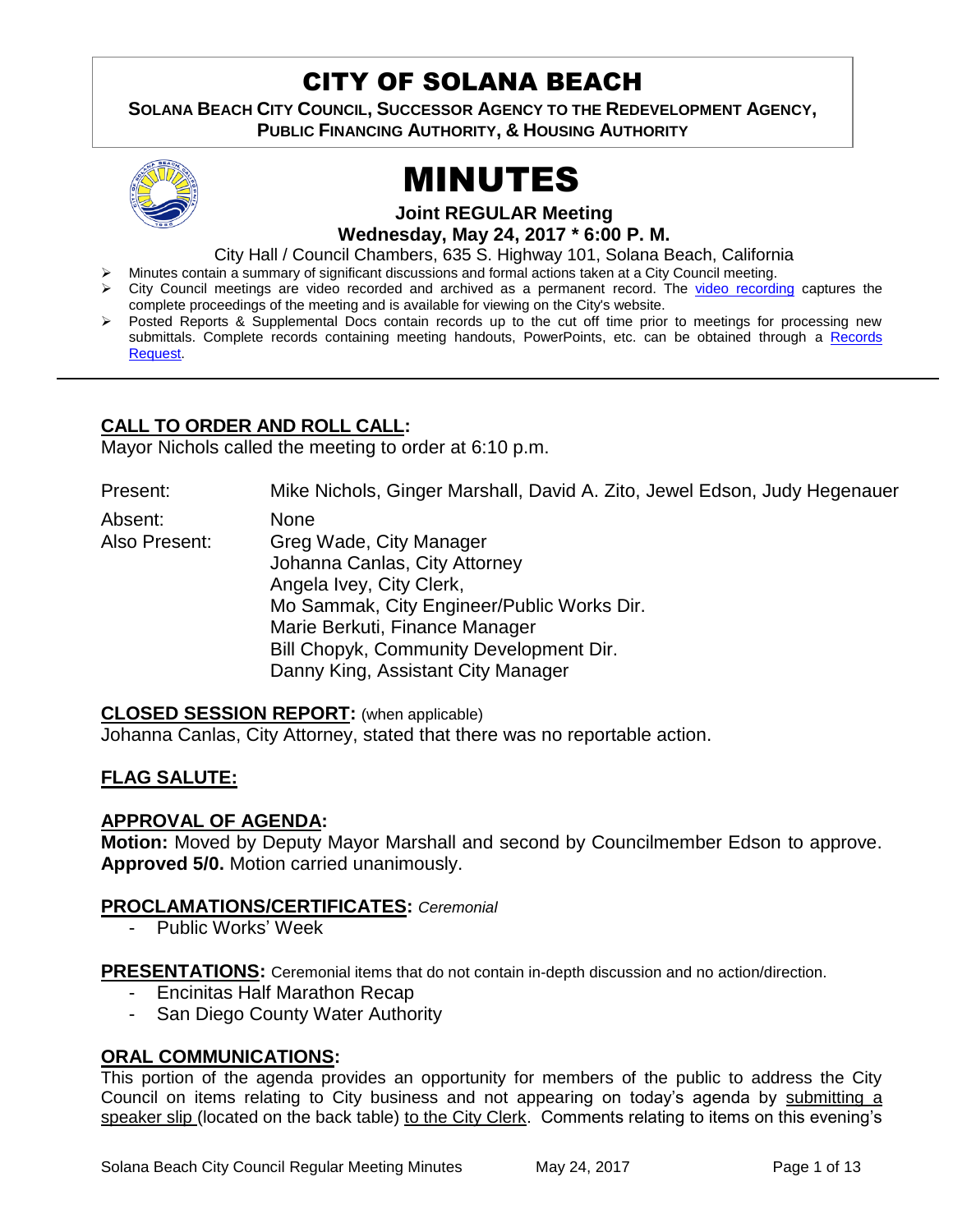agenda are taken at the time the items are heard. Pursuant to the Brown Act, no action shall be taken by the City Council on public comment items. Council may refer items to the City Manager for placement on a future agenda. The maximum time allotted for each presentation is THREE MINUTES (SBMC 2.04.190). Please be aware of the timer light on the Council Dais.

Peggy Walker asked if Council would write a letter to the Fairground's Board asking them to cancel the cannabis fair that was scheduled to be held September  $23<sup>rd</sup>$ , to attend a meeting on Tuesday, May 30<sup>th</sup> at the Fairground's Board offices as 4:00 p.m., submitted three letters that outlined reasons for the opposition, and stated that Prop 64 allowed private adult use of marijuana but it did not command that public venues could put on events.

Judy Strang, San Dieguito Alliance for Drug Free Youth, said that the cannabis festival agenda item was removed over the weekend and moved to a new meeting next Tuesday, and that the Farm Bureau would be speaking which was a large and aggressive pro-pot organization.

#### **COUNCIL COMMUNITY ANNOUNCEMENTS / COMMENTARY:**

*An opportunity for City Council to make brief announcements or report on their activities. These items are not agendized for official City business with no action or substantive discussion.* 

Council reported community announcements and events.

#### **A. CONSENT CALENDAR:** (Action Items) (A.1. - A.15.)

Items listed on the Consent Calendar are to be acted in a single action of the City Council unless pulled for discussion. Any member of the public may address the City Council on an item of concern by submitting to the City Clerk a speaker slip (located on the back table) before the Consent Calendar is addressed. Those items removed from the Consent Calendar by a member of the Council will be trailed to the end of the agenda, while Consent Calendar items removed by the public will be discussed immediately after approval of the Consent Calendar.

#### **A.1. Minutes of the City Council.**

Recommendation: That the City Council

1. Approve the Minutes of the City Council Meetings held March 22, 2017 and March 29, 2017.

See Approved Minutes [http://www.ci.solana-beach.ca.us/index.asp?SEC=F0F1200D-21C6-4A88-8AE1-0BC07C1A81A7&Type=B\\_BASIC](http://www.ci.solana-beach.ca.us/index.asp?SEC=F0F1200D-21C6-4A88-8AE1-0BC07C1A81A7&Type=B_BASIC) **Motion:** Moved by Councilmember Zito and second by Deputy Mayor Marshall to approve. **Approved 5/0.** Motion carried unanimously.

#### **A.2. Register Of Demands.** (File 0300-30)

Recommendation: That the City Council

#### 1. Ratify the list of demands for April 22, 2017 through May 5, 2017.

#### [Item A.2. Report \(click here\)](https://solanabeach.govoffice3.com/vertical/Sites/%7B840804C2-F869-4904-9AE3-720581350CE7%7D/uploads/Item_A.2._Report_(click_here)_5-24-17.PDF)

*Posted Reports & Supplemental Docs contain records up to the cut off time, prior to the start of the meeting, for processing new submittals. The final official record containing handouts, PowerPoints, etc. can be obtained through a Records Request to the City Clerk's Office.*

**Motion:** Moved by Councilmember Zito and second by Deputy Mayor Marshall to approve. **Approved 5/0.** Motion carried unanimously.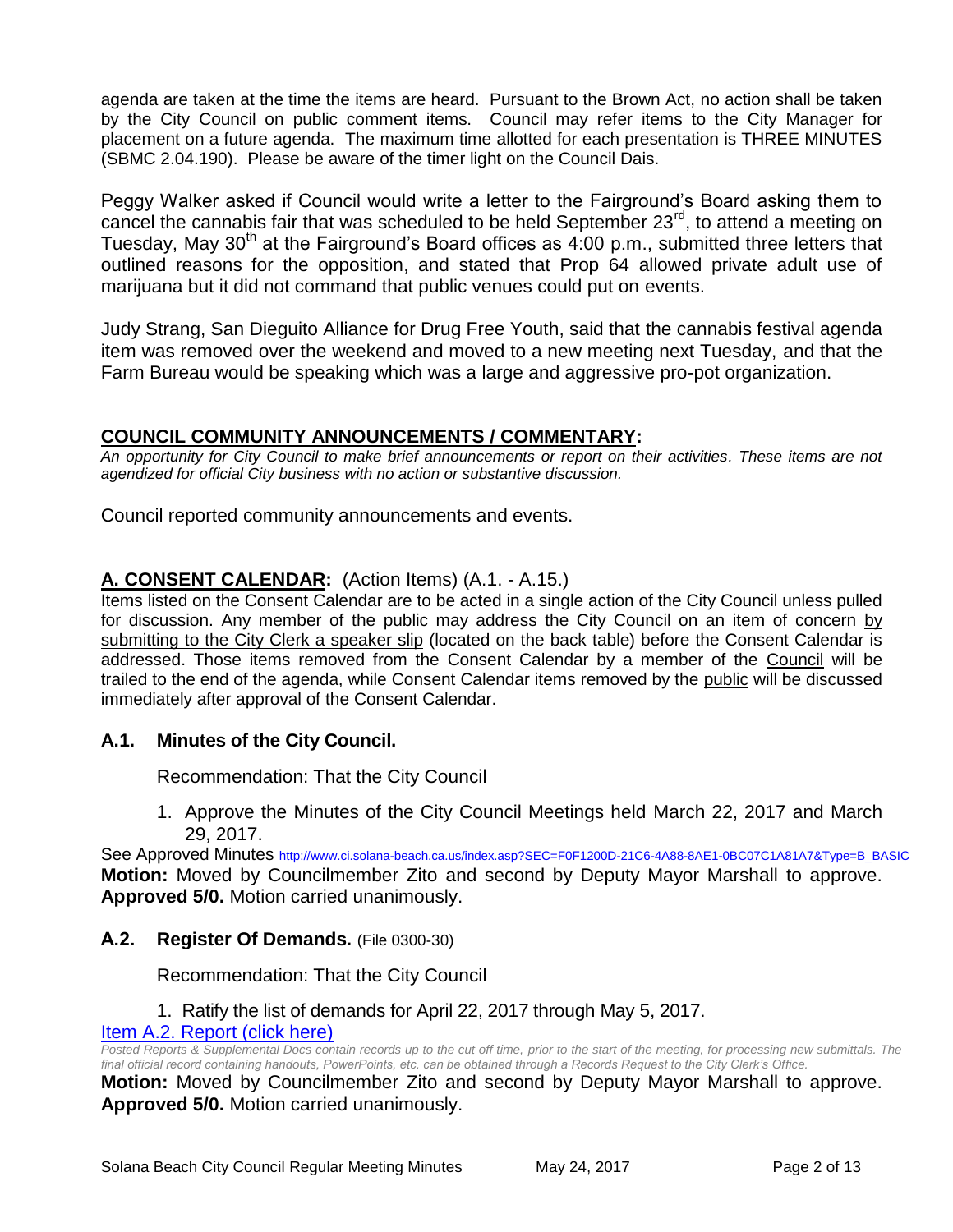# **A.3. General Fund Adopted Budget for Fiscal Year 2016-2017 Changes.** (File 0330-30)

Recommendation: That the City Council

1. Receive the report listing changes made to the Fiscal Year 2016-2017 General Fund Adopted Budget.

#### [Item A.3. Report \(click here\)](https://solanabeach.govoffice3.com/vertical/Sites/%7B840804C2-F869-4904-9AE3-720581350CE7%7D/uploads/Item_A.3._Report_(click_here)_5-24-17.PDF)

Posted Reports & Supplemental Docs contain records up to the cut off time, prior to the start of the meeting, for processing new submittals. The *final official record containing handouts, PowerPoints, etc. can be obtained through a Records Request to the City Clerk's Office.*

**Motion:** Moved by Councilmember Zito and second by Deputy Mayor Marshall to approve. **Approved 5/0.** Motion carried unanimously.

- **A.4. This Item was left blank.**
- **A.6. Coastal Rail Trail Maintenance District Annual Assessment.** (File 0495-20)

Recommendation: That the City Council

- 1. Adopt **Resolution 2017-075**, initiating the proceedings for the annual levy of assessments within the Coastal Rail Trail Maintenance District.
- 2. Adopt **Resolution 2017-076**, approving the Engineer's Report for proceedings of the annual levy of assessments within Coastal Rail Trail Maintenance District.
- 3. Adopt **Resolution 2017-077**, declaring intention to provide for the annual levy and collection of assessments in the Coastal Rail Trail Maintenance District and setting a time and date for a public hearing for June 28, 2017.

#### [Item A.6. Report \(click here\)](https://solanabeach.govoffice3.com/vertical/Sites/%7B840804C2-F869-4904-9AE3-720581350CE7%7D/uploads/Item_A.6._Report_(click_here)_5-24-17.PDF)

*Posted Reports & Supplemental Docs contain records up to the cut off time, prior to the start of the meeting, for processing new submittals. The final official record containing handouts, PowerPoints, etc. can be obtained through a Records Request to the City Clerk's Office.*

**Motion:** Moved by Councilmember Zito and second by Deputy Mayor Marshall to approve. **Approved 5/0.** Motion carried unanimously.

**A.7. Fire Benefit Fee.** (File 0390-23)

Recommendation: That the City Council

- 1. Adopt **Resolution 2017-072**:
	- a. Setting the FY 2017-18 Fire Benefit Fee at \$10.00 per unit, and
	- b. Approving the Fee for levying on the tax roll.

#### [Item A.7. Report \(click here\)](https://solanabeach.govoffice3.com/vertical/Sites/%7B840804C2-F869-4904-9AE3-720581350CE7%7D/uploads/Item_A.7._Report_(click_here)_5-24-17.PDF)

*Posted Reports & Supplemental Docs contain records up to the cut off time, prior to the start of the meeting, for processing new submittals. The final official record containing handouts, PowerPoints, etc. can be obtained through a Records Request to the City Clerk's Office.*

**Motion:** Moved by Councilmember Zito and second by Deputy Mayor Marshall to approve. **Approved 5/0.** Motion carried unanimously.

#### **A.8. Municipal Improvement Districts Benefit (MID) Fees.** (File 0495-20)

Recommendation: That the City Council

- 1. Approve **Resolution 2017-080**, setting the Benefit Charges for MID No. 9C, Santa Fe Hills at \$232.10 per unit for FY 2017-18.
- 2. Approve **Resolution 2017-081**, setting the Benefit Charges for MID No. 9E, Isla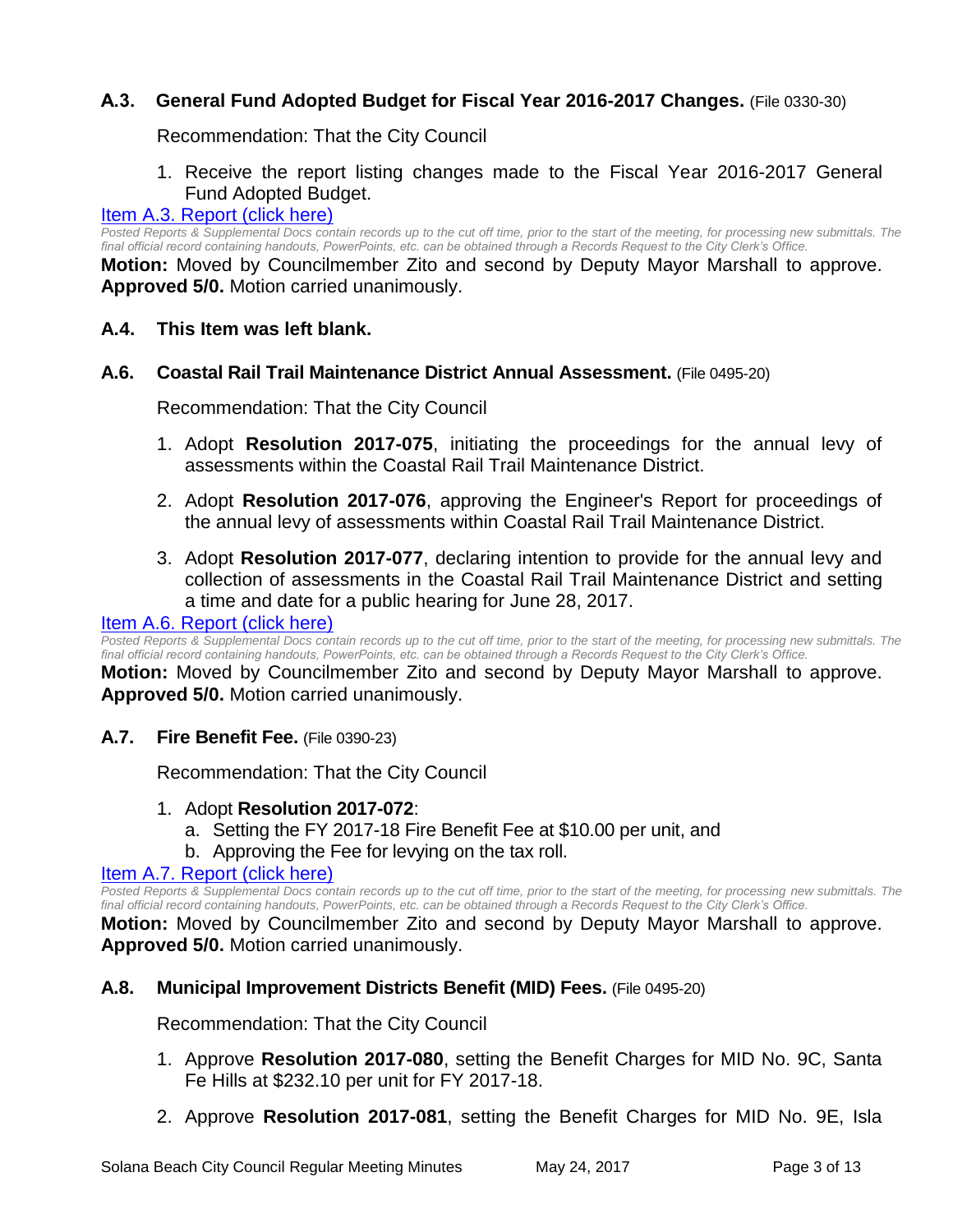Verde at \$68.74 per unit for FY 2017-18.

- 3. Approve **Resolution 2017-082**, setting the Benefit Charges for MID No. 9H, San Elijo Hills # 2 at \$289.58 per unit for FY 2017-18.
- 4. Approve **Resolution 2017-083**, setting the Benefit Charges for MID No. 33, Highway 101/Railroad Right-of-Way at \$3.12 per unit for FY 2017-18.

#### [Item A.8. Report \(click here\)](https://solanabeach.govoffice3.com/vertical/Sites/%7B840804C2-F869-4904-9AE3-720581350CE7%7D/uploads/Item_A.8._Report_(click_here)_5-24-17.PDF)

*Posted Reports & Supplemental Docs contain records up to the cut off time, prior to the start of the meeting, for processing new submittals. The final official record containing handouts, PowerPoints, etc. can be obtained through a Records Request to the City Clerk's Office.*

**Motion:** Moved by Councilmember Zito and second by Deputy Mayor Marshall to approve. **Approved 5/0.** Motion carried unanimously.

**A.9. Appropriations Limit.** (File 0330-60)

Recommendation: That the City Council

1. Adopt **Resolution 2017-073**, establishing the FY 2017-18 Appropriations Limit in accordance with Article XIIIB of the California Constitution and Government Code Section 7910 and choosing the County of San Diego's change in population growth to calculate the Appropriations Limit.

[Item A.9. Report \(click here\)](https://solanabeach.govoffice3.com/vertical/Sites/%7B840804C2-F869-4904-9AE3-720581350CE7%7D/uploads/Item_A.9._Report_(click_here)_5-24-17.PDF)

*Posted Reports & Supplemental Docs contain records up to the cut off time, prior to the start of the meeting, for processing new submittals. The final official record containing handouts, PowerPoints, etc. can be obtained through a Records Request to the City Clerk's Office.*

**Motion:** Moved by Councilmember Zito and second by Deputy Mayor Marshall to approve. **Approved 5/0.** Motion carried unanimously.

#### **A.10. Genevieve Street Assisted Living Facility Project Agreement.** (File 0600-40)

Recommendation: That the City Council

1. Adopt **Resolution 2017-067** authorizing the City Manager to execute a professional services agreement between the City and Summit in the amount of \$45,000 plus a 15% administrative fee (\$6,750) for a total of \$51,750 to support the continued application processing and management of the CEQA process for the Genevieve Street Assisted Living Facility Project and authorizing ongoing authority for the City Manager to modify the contract as needed.

#### [Item A.10. Report \(click here\)](https://solanabeach.govoffice3.com/vertical/Sites/%7B840804C2-F869-4904-9AE3-720581350CE7%7D/uploads/Item_A.10._Report_(click_here)_5-24-17.PDF)

*Posted Reports & Supplemental Docs contain records up to the cut off time, prior to the start of the meeting, for processing new submittals. The final official record containing handouts, PowerPoints, etc. can be obtained through a Records Request to the City Clerk's Office.*

**Motion:** Moved by Councilmember Zito and second by Deputy Mayor Marshall to approve. **Approved 5/0.** Motion carried unanimously.

## **A.11. Community Development Block Grant and Home Investment Partnerships Programs.** (File 0400-10)

Recommendation: That the City Council

1. Adopt **Resolution 2017-074** authorizing the automatic renewal of the Community Development Block Grant Cooperation Agreement for the qualification periods of July 1, 2018 to June 30, 2019; July 1, 2019 to June 30, 2020; and July 1, 2020 to June 30, 2021.

[Item A.11. Report \(click here\)](https://solanabeach.govoffice3.com/vertical/Sites/%7B840804C2-F869-4904-9AE3-720581350CE7%7D/uploads/Item_A.11._Report_(click_here)_5-24-17.PDF)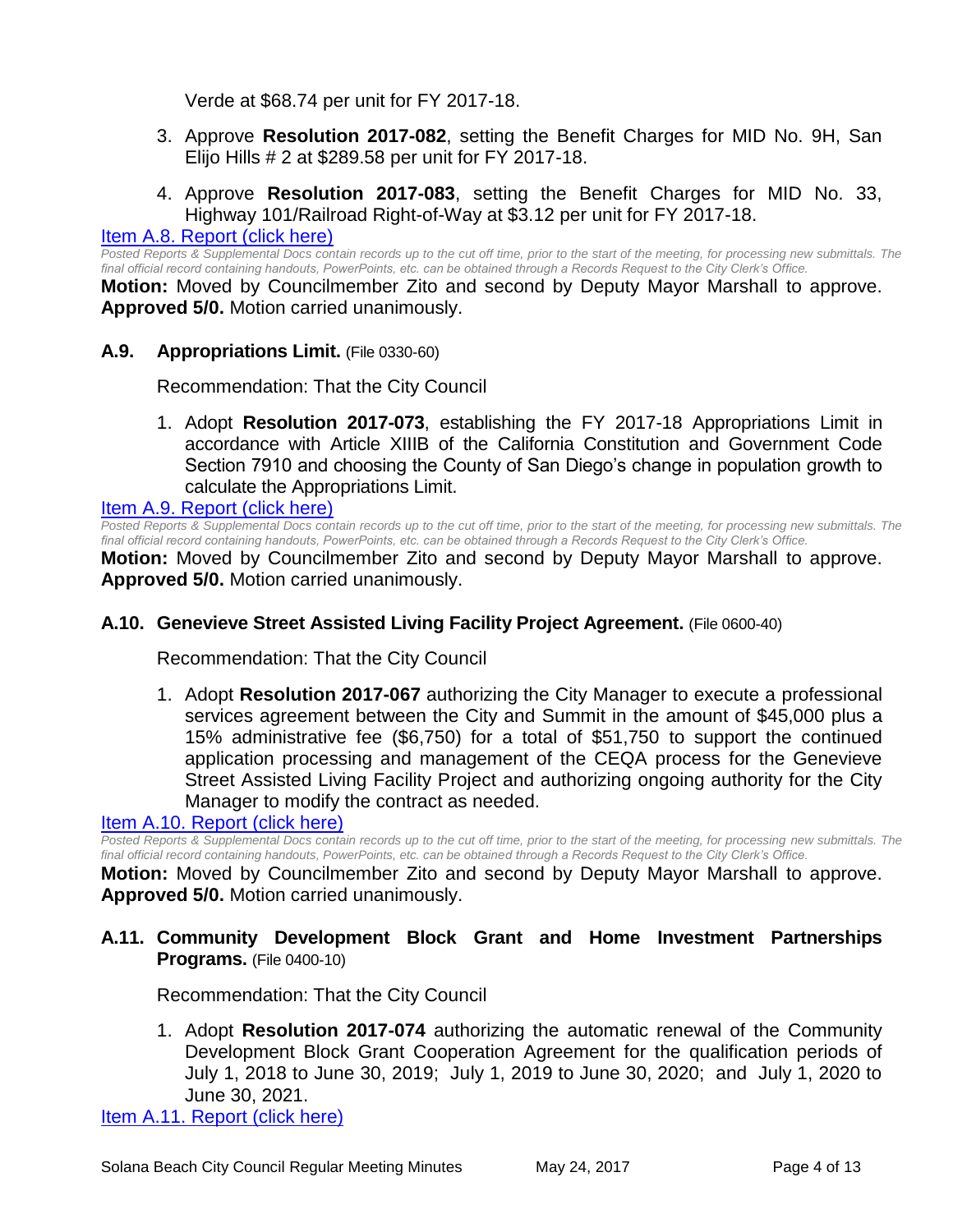*Posted Reports & Supplemental Docs contain records up to the cut off time, prior to the start of the meeting, for processing new submittals. The final official record containing handouts, PowerPoints, etc. can be obtained through a Records Request to the City Clerk's Office.*

**Motion:** Moved by Councilmember Zito and second by Deputy Mayor Marshall to approve. **Approved 5/0.** Motion carried unanimously.

**A.12. Americans with Disabilities Act (ADA) Pedestrian Ramps Project, Bid 2016-10.** (File 0820-20)

Recommendation: That the City Council

- 1. Adopt **Resolution 2017-084**:
	- a. Authorizing the City Council to accept as complete the ADA Pedestrian Ramps Project, Bid No. 2016-10, constructed by Miramar General Engineering.
	- b. Authorizing the City Clerk to file a Notice of Completion.

#### [Item A.12. Report \(click here\)](https://solanabeach.govoffice3.com/vertical/Sites/%7B840804C2-F869-4904-9AE3-720581350CE7%7D/uploads/Item_A.12._Report_(click_here)_5-24-17.PDF)

*Posted Reports & Supplemental Docs contain records up to the cut off time, prior to the start of the meeting, for processing new submittals. The final official record containing handouts, PowerPoints, etc. can be obtained through a Records Request to the City Clerk's Office.*

**Motion:** Moved by Councilmember Zito and second by Deputy Mayor Marshall to approve. **Approved 5/0.** Motion carried unanimously.

#### **A.13. Palmitas Street Storm Drain Project, Bid 2016-11.** (File 0850-40)

Recommendation: That the City Council

- 1. Adopt **Resolution 2017-085**:
	- a. Authorizing the City Council to accept as complete the Palmitas Street Storm Drain Project, Bid 2016-11, constructed by Miramar General Engineering.
	- b. Authorizing the City Clerk to file a Notice of Completion.

#### [Item A.13. Report \(click here\)](https://solanabeach.govoffice3.com/vertical/Sites/%7B840804C2-F869-4904-9AE3-720581350CE7%7D/uploads/Item_A.13._Report_(click_here)_5-24-17.PDF)

Posted Reports & Supplemental Docs contain records up to the cut off time, prior to the start of the meeting, for processing new submittals. The *final official record containing handouts, PowerPoints, etc. can be obtained through a Records Request to the City Clerk's Office.*

**Motion:** Moved by Councilmember Zito and second by Deputy Mayor Marshall to approve. **Approved 5/0.** Motion carried unanimously.

#### **A.14. Series 2006 Tax Allocation Bonds Refund and Professional Services Agreements for Bond Refunding.** (File 0115-30)

Recommendation: That the City Council

- 1. **Resolution SA-013** authorizing the Executive Director to execute a Professional Services Agreement with Del Rio Advisors, LLC for Municipal Advisors services in connection with the possible refinancing of the TA Bonds.
- 2. **Resolution SA-014** authorizing the Executive Director to execute a Professional Services Agreement with Brandis Tallman, LLC for Placement Agent services in connection with the possible refinancing of the TA Bonds.
- 3. **Resolution SA-015** authorizing the Executive Director to execute a Professional Services Agreement with Quint & Thimmig, LLP for Bond Counsel services in connection with the possible refinancing of the TA Bonds.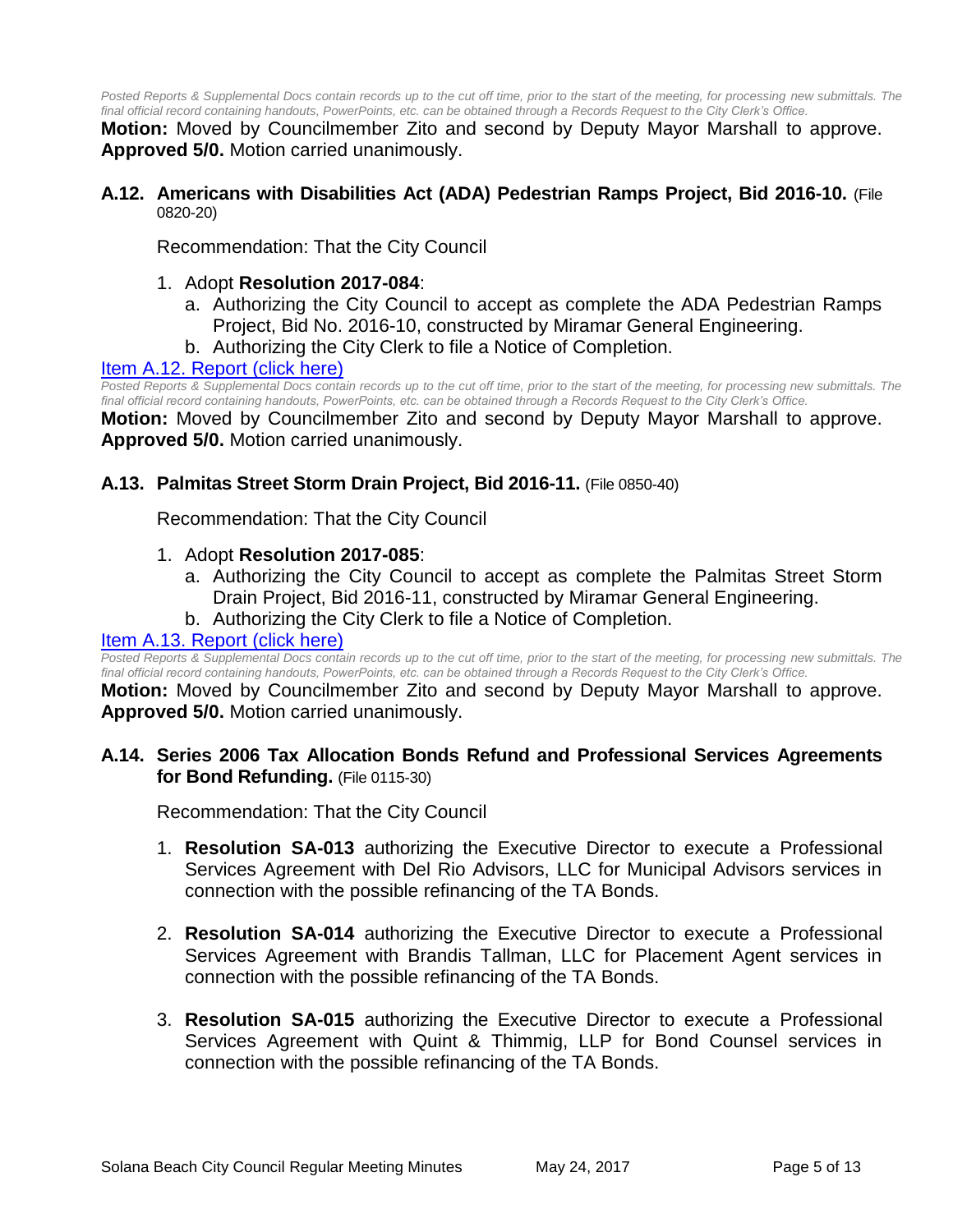- 4. **Resolution SA-016** authorizing the Executive Director to execute a Professional Services Agreement with Fraser & Associates for Fiscal Consultant services in connection with the possible refinancing of the TA Bonds.
- 5. **Resolution SA-017** requesting the Oversight Board to direct the Successor Agency to refund the TA Bonds, including approval of refunding costs.

#### [Item A.14. Report \(click here\)](https://solanabeach.govoffice3.com/vertical/Sites/%7B840804C2-F869-4904-9AE3-720581350CE7%7D/uploads/Item_A.14._Report_(click_here)_5-24-17.PDF)

*Posted Reports & Supplemental Docs contain records up to the cut off time, prior to the start of the meeting, for processing new submittals. The final official record containing handouts, PowerPoints, etc. can be obtained through a Records Request to the City Clerk's Office.*

**Motion:** Moved by Councilmember Zito and second by Deputy Mayor Marshall to approve. **Approved 5/0.** Motion carried unanimously.

#### **A.15. Residential Solid Waste Rate Review.** (File 1030-15)

Recommendation: That the City Council

1. Approve **Resolution 2017-087** authorizing the City to proceed with the proper Proposition 218 noticing and majority protest voting procedures and setting the residential Solid Waste Rate Review Public Hearing protest vote for July 12, 2017.

[Item A.15. Report \(click here\)](https://solanabeach.govoffice3.com/vertical/Sites/%7B840804C2-F869-4904-9AE3-720581350CE7%7D/uploads/Item_A.15._Report_(click_here)_5-24-17.PDF)

*Posted Reports & Supplemental Docs contain records up to the cut off time, prior to the start of the meeting, for processing new submittals. The final official record containing handouts, PowerPoints, etc. can be obtained through a Records Request to the City Clerk's Office.*

**Motion:** Moved by Councilmember Zito and second by Deputy Mayor Marshall to approve. **Approved 5/0.** Motion carried unanimously.

#### *This item pulled by the public for discussion*

#### **A.5. Street Lighting District Annual Assessment.** (File 0495-20)

Recommendation: That the City Council

- 1. Adopt **Resolution 2017-078** approving the Engineer's Report for proceedings for the annual levy of assessments within a special maintenance district.
- 2. Adopt **Resolution 2017-079** declaring intention to provide for an annual levy and collection of assessment in a special maintenance district and setting a time and date for a public hearing; and scheduling the public hearing for June 28, 2017.

[Item A.5. Report \(click here\)](https://solanabeach.govoffice3.com/vertical/Sites/%7B840804C2-F869-4904-9AE3-720581350CE7%7D/uploads/Item_A.5._Report_(click_here)_5-24-17.PDF)

*Posted Reports & Supplemental Docs contain records up to the cut off time, prior to the start of the meeting, for processing new submittals. The final official record containing handouts, PowerPoints, etc. can be obtained through a Records Request to the City Clerk's Office.*

Greg Wade, City Manager introduced the item.

David Beeman said that he was in favor of the assessment.

**Motion:** Moved by Councilmember Zito and second by Councilmember Edson to approve. **Approved 5/0.** Motion carried unanimously.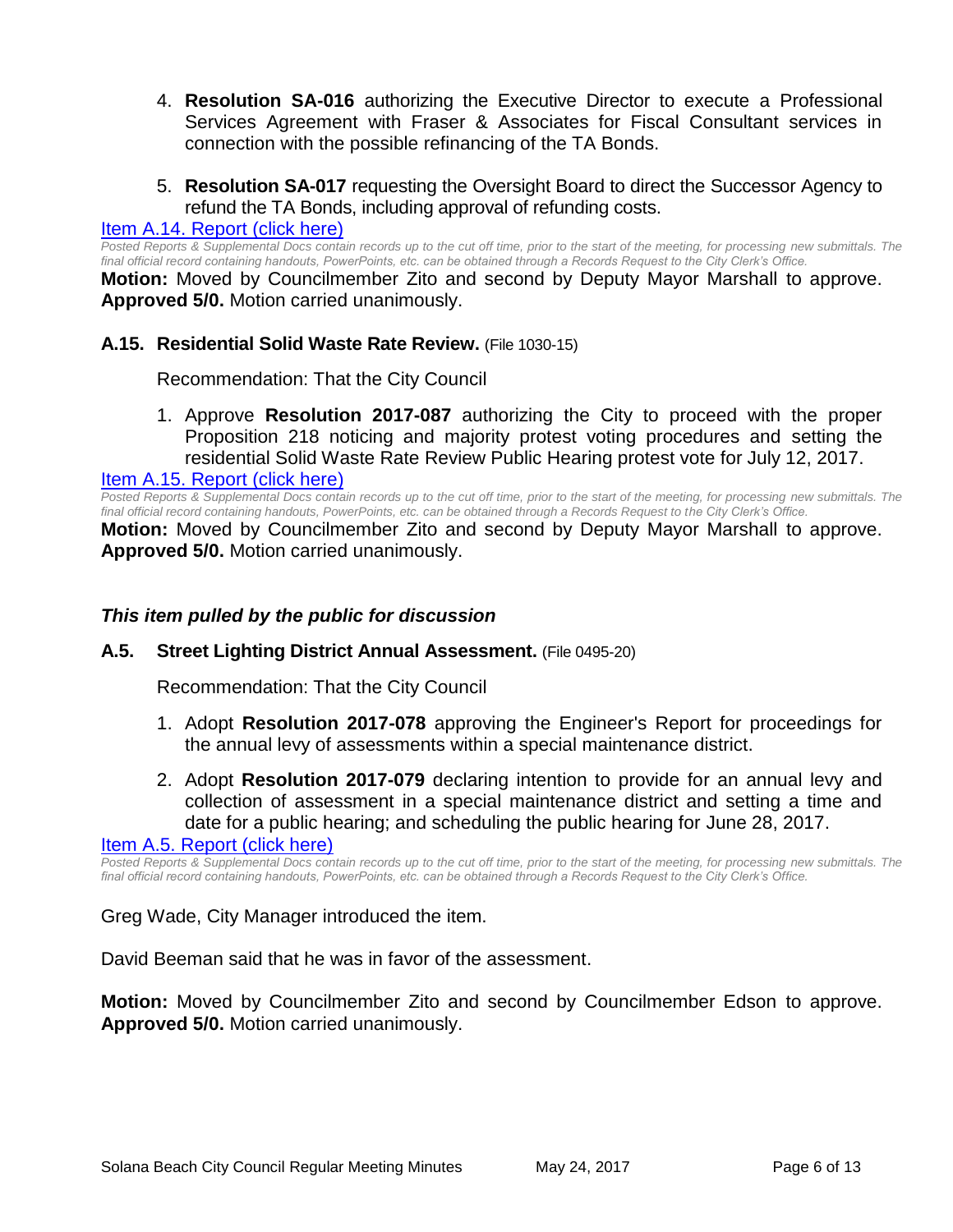# **B. PUBLIC HEARINGS:** (B.1. – B.2.)

This portion of the agenda provides citizens an opportunity to express their views on a specific issue as required by law after proper noticing by submitting a speaker slip (located on the back table) to the City Clerk. After considering all of the evidence, including written materials and oral testimony, the City Council must make a decision supported by findings and the findings must be supported by substantial evidence in the record. An applicant or designees for a private development/business project, for which the public hearing is being held, is allotted a total of fifteen minutes to speak, as per SBMC 2.04.210. A portion of the fifteen minutes may be saved to respond to those who speak in opposition. All other speakers have three minutes each. Please be aware of the timer light on the Council Dais.

# **B.1. Public Hearing: 216 Ocean St., Applicants: Jackel, Case: 17-16-10.** (File 0600-40)

The proposed project meets the minimum objective requirements under the SBMC, is consistent with the General Plan and may be found, as conditioned, to meet the discretionary findings required as discussed in this report to approve a DRP and issue a SDP. Therefore, Staff recommends that the City Council:

- 1. Conduct the Public Hearing: Open the Public Hearing, Report Council Disclosures, Receive Public Testimony, and Close the Public Hearing.
- 2. Find the project exempt from the California Environmental Quality Act pursuant to Section 15303 of the State CEQA Guidelines; and
- 3. If the City Council makes the requisite findings and approves the project, adopt **Resolution 2017-062** conditionally approving a SDP and a DRP to demolish an existing single family residence, construct a new two-story, single-family residence with a subterranean basement and an attached two-car garage, and perform associated site improvements at 216 Ocean Street, Solana Beach.

[Item B.1. Report \(click here\)](https://solanabeach.govoffice3.com/vertical/Sites/%7B840804C2-F869-4904-9AE3-720581350CE7%7D/uploads/Item_B.1._Report_(click_here)_5-24-17.PDF) [B.1. Updated Report #1](https://solanabeach.govoffice3.com/vertical/Sites/%7B840804C2-F869-4904-9AE3-720581350CE7%7D/uploads/B.1._Updated_Report_1_(5-24-17).pdf)

[B.1. Supplemental Documents \(updated 5-24-17, 215pm\) -](https://solanabeach.govoffice3.com/vertical/Sites/%7B840804C2-F869-4904-9AE3-720581350CE7%7D/uploads/B.1._Supplemental_Documents_(updated_5-24-17_215pm)_-_R.pdf) R

*Posted Reports & Supplemental Docs contain records up to the cut off time, prior to the start of the meeting, for processing new submittals. The final official record containing handouts, PowerPoints, etc. can be obtained through a Records Request to the City Clerk's Office.*

Greg Wade, City Manager, introduced the item.

Corey Andrews, Principal Planner, said this was a returning item, that it had been continued from the May  $10<sup>th</sup>$  meeting to address some potential view impairment to the claimants' home, and was returning with a redesign, and she presented a PowerPoint (on file) reviewing the proposed project.

Mayor Nichols stated that this was currently an open public hearing.

Council disclosures.

Larry Jackel, applicant, reviewed his meetings with Frank Stribling and the preservation of their ocean view, that chairs on the roof deck would be below the height of the deck railing and an umbrella would not work in that confined space, that they had lowered all of the ceilings on the ground floor by a foot, that they submitted a draft deed restriction document to the Striblings who asked to include a sunset clause if they did not live there any longer or built onto their house.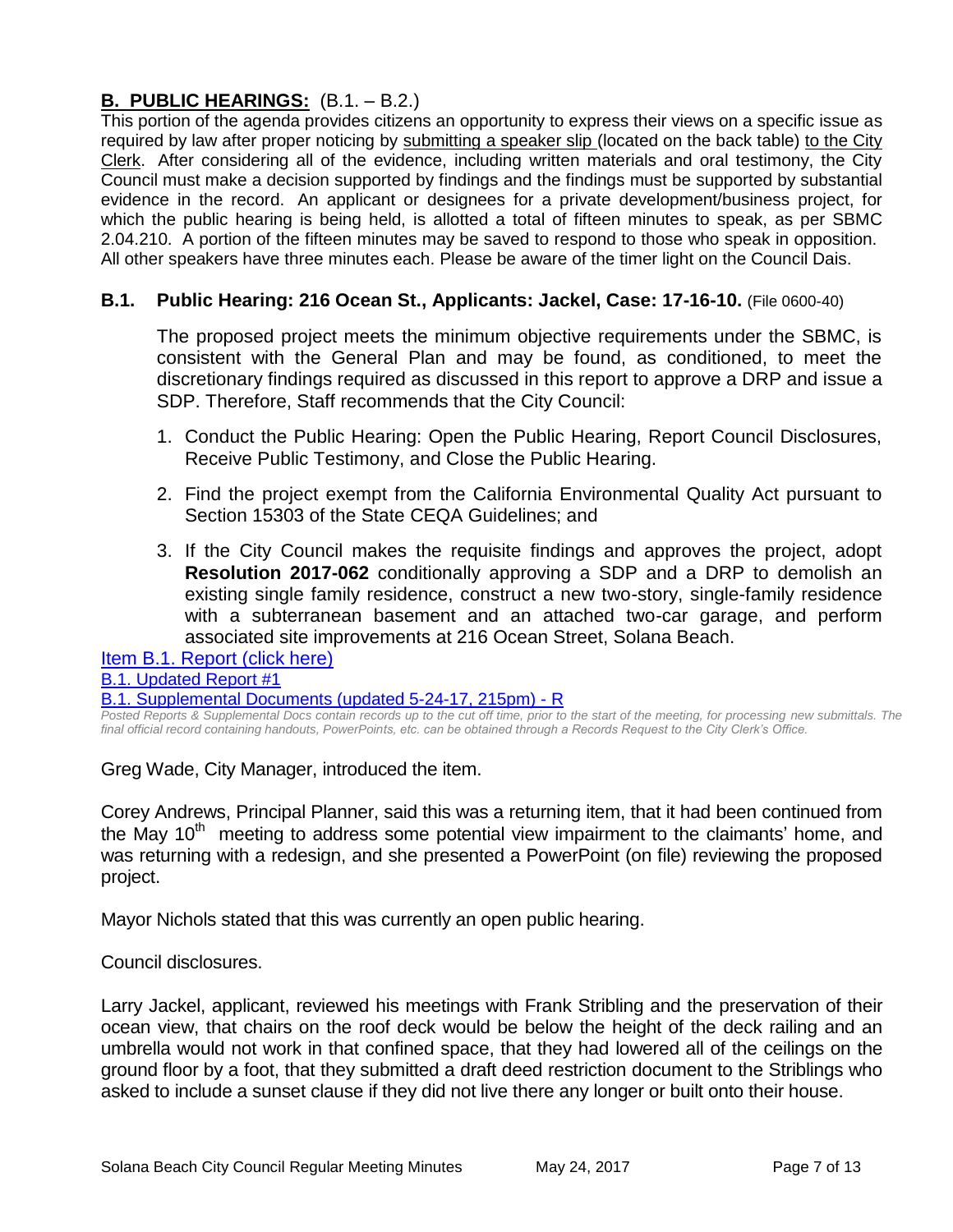Steve Dalton, architect, presented pictures (on file) of the heights of houses in the surrounding area, said that their surveyor reviewed and confirmed the distances of each of the  $2^{nd}$  floors of the adjacent house, and that they had minimized the view impact and maintained 98-100% of the Stribling's view depending on where they were standing on their property.

Frank Stribling stated that his request was to approve the project subject to conditions based on story poles posted after the May  $10^{th}$  Council meeting, 1) Only allow  $2^{nd}$  floor deck to extend to south of the  $2<sup>nd</sup>$  floor building facade and limit the corresponding roof overhang to two feet beyond the building façade 2) Do not change height of the roof above one-story part of the house, the maximum height of the one-story part of the house would remain at 95 msl as story poled 3) Set a condition of approval to prohibit the roof for use as a deck, prohibit the conversion of any part of the flat roof over the southerly one-story portion of the house to become or to be used as a desk or to be used to place personal property such as potted plants.

Tracy Richmond said the process was only about view and property issues and should not be personal, that the issue was whether they were being allowed to develop their property reasonably, and to give him an approval with or without conditions.

Council, Staff and Applicant discussed that the initial hand sketch was 4 ft. of deck space but was actually 4'6" ft. with the curb, and that it was story poled at 4'6".

**Motion:** Moved by Councilmember Edson and second by Deputy Mayor Marshall to close the public hearing. **Approved 5/0.** Motion carried unanimously.

Council discussed the request to restrict the roof deck from being used, that most aspects of the view were preserved, that the  $1<sup>st</sup>$  floor height maximum was already in the current plans, and that any proposed use of the 2<sup>nd</sup> floor flat roof would have to come to Council for review.

**Motion**: Moved by Councilmember Edson and second by Councilmember Zito to approve with additional conditions 1) the roof of the one-story portion of the house shall not be modified or converted for use or otherwise used as a deck, outdoor useable space, storage, or for any other use or purpose other than as a roof and 2) the first floor roof shall be constructed to the height shown on the project plans as presented to the Council during the May 24, 2017 Council Hearing**. Approved 5/0.** Motion carried unanimously.

**B.2. Introduce (1st Reading) Ordinance 478 to Prohibit the Establishment and Operation of all Commercial Marijuana Activities, Including Marijuana Cultivation, Processing, Delivery, and Dispensary Activities, in the City of Solana Beach.** (File 0230-10)

Recommendation: That the City Council

- 1. Conduct the Public Hearing: Open the public hearing, Report Council disclosures, Receive public testimony, Close the public hearing.
- 2. Introduce **Ordinance 478** prohibiting the delivery, cultivation and dispensing of all marijuana.

[Item B.2. Report \(click here\)](https://solanabeach.govoffice3.com/vertical/Sites/%7B840804C2-F869-4904-9AE3-720581350CE7%7D/uploads/Item_B.2._Report_(click_here)_5-24-17.PDF)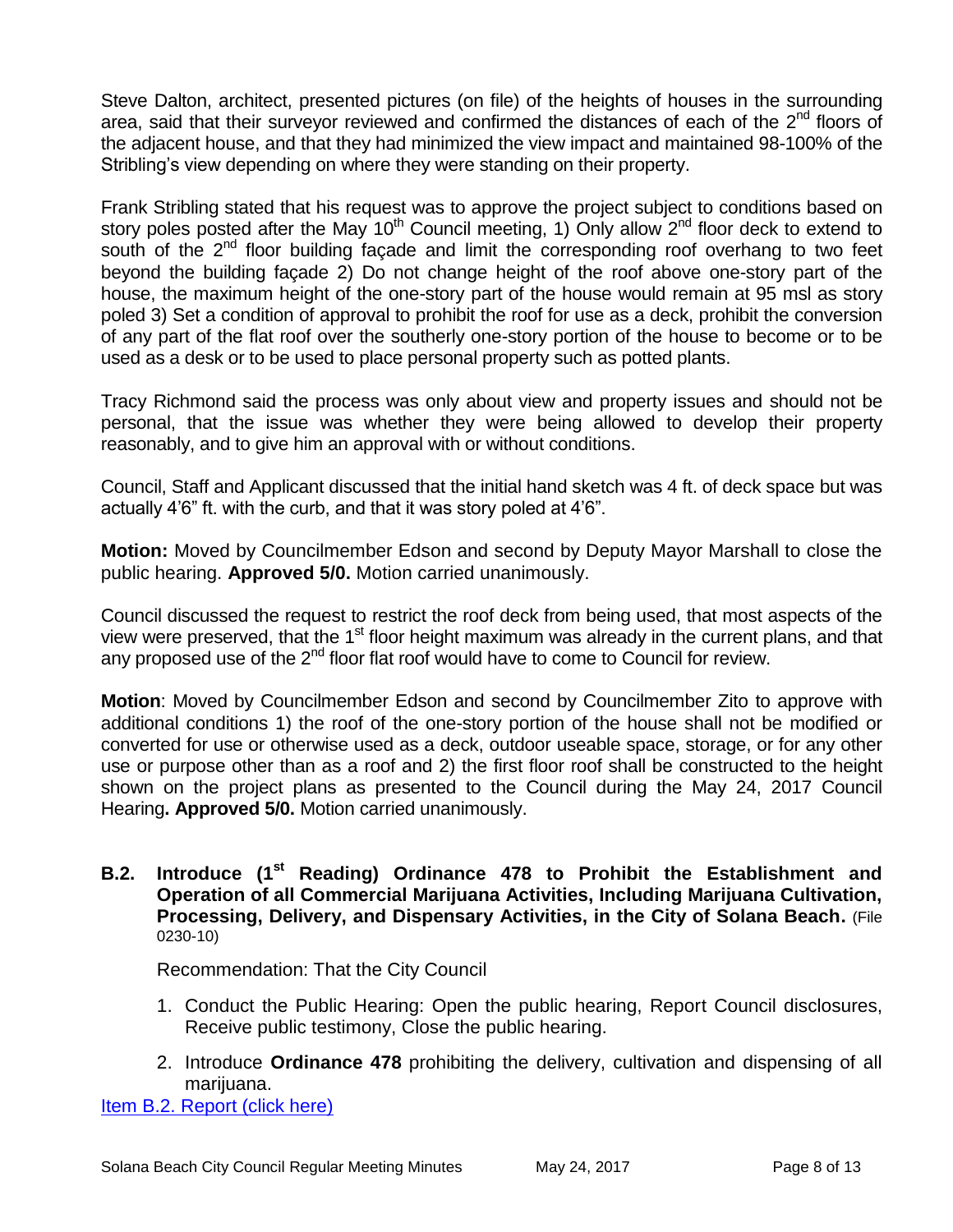Posted Reports & Supplemental Docs contain records up to the cut off time, prior to the start of the meeting, for processing new submittals. The *final official record containing handouts, PowerPoints, etc. can be obtained through a Records Request to the City Clerk's Office.*

Johanna Canlas, City Attorney, stated that the current municipal code banned all marijuana activities, that recent changes to the state regulatory agencies and the governor's trailer bill suggest that a City needed to establish an ordinance to call out its regulations, that nothing was changing other than the title and clarification to not make a distinction, and eliminating the reference to medical and commercial or recreational marijuana.

Council and Staff discussed that personal use at home was preempted by state law, that this ordinance would only address what could be restricted, and everything else defaulted to state law.

Judy Strang said that she was in support of the ban.

Peggy Walker urged Council's support of the ordinance.

**Motion:** Moved by Councilmember Zito and second by Deputy Mayor Marshall to close the public hearing. **Approved 5/0.** Motion carried unanimously.

**Motion:** Moved by Councilmember Zito and second by Councilmember Edson to approve. **Approved 5/0.** Motion carried unanimously.

*Mayor Nichols recessed the meeting for a break 7:35 p.m. and reconvened at 7:41 p.m.*

#### **C. STAFF REPORTS**: (C.1. - C.2.)

*Submit speaker slips to the City Clerk.*

#### **C.1. Community Choice Aggregation (CCA) Consultant Services.** (File 0480-70)

Recommendation: That the City Council

1. Adopt **Resolution 2017-043** and **Resolution 2017-044** authorizing the City Manager to execute all contracts with TEA and Calpine to provide CCA services to the City.

[Item C.1. Report \(click here\)](https://solanabeach.govoffice3.com/vertical/Sites/%7B840804C2-F869-4904-9AE3-720581350CE7%7D/uploads/Item_C.1._Report_(click_here)_5-24-17.PDF) [B.1. Updated Report #1](https://solanabeach.govoffice3.com/vertical/Sites/%7B840804C2-F869-4904-9AE3-720581350CE7%7D/uploads/C.1._Updated_Report_1(1).pdf) [C.1. Supplemental Documents \(updated 5-24-17, 425pm\) -](https://solanabeach.govoffice3.com/vertical/Sites/%7B840804C2-F869-4904-9AE3-720581350CE7%7D/uploads/C.1._Supplemental_Documents_(updated_5-24-17_425pm)_-_R.pdf) R

*Posted Reports & Supplemental Docs contain records up to the cut off time, prior to the start of the meeting, for processing new submittals. The final official record containing handouts, PowerPoints, etc. can be obtained through a Records Request to the City Clerk's Office.*

Greg Wade, City Manager, introduced the item.

Dan King, Assistant City Manager, presented a PowerPoint (on file).

Council, Staff, and consultants discussion included when the City still has time to cancel the process, to consider whether Council wants to have the power to approve each new Phase before it commences. Council and staff discussed two categories of renewable energy 1)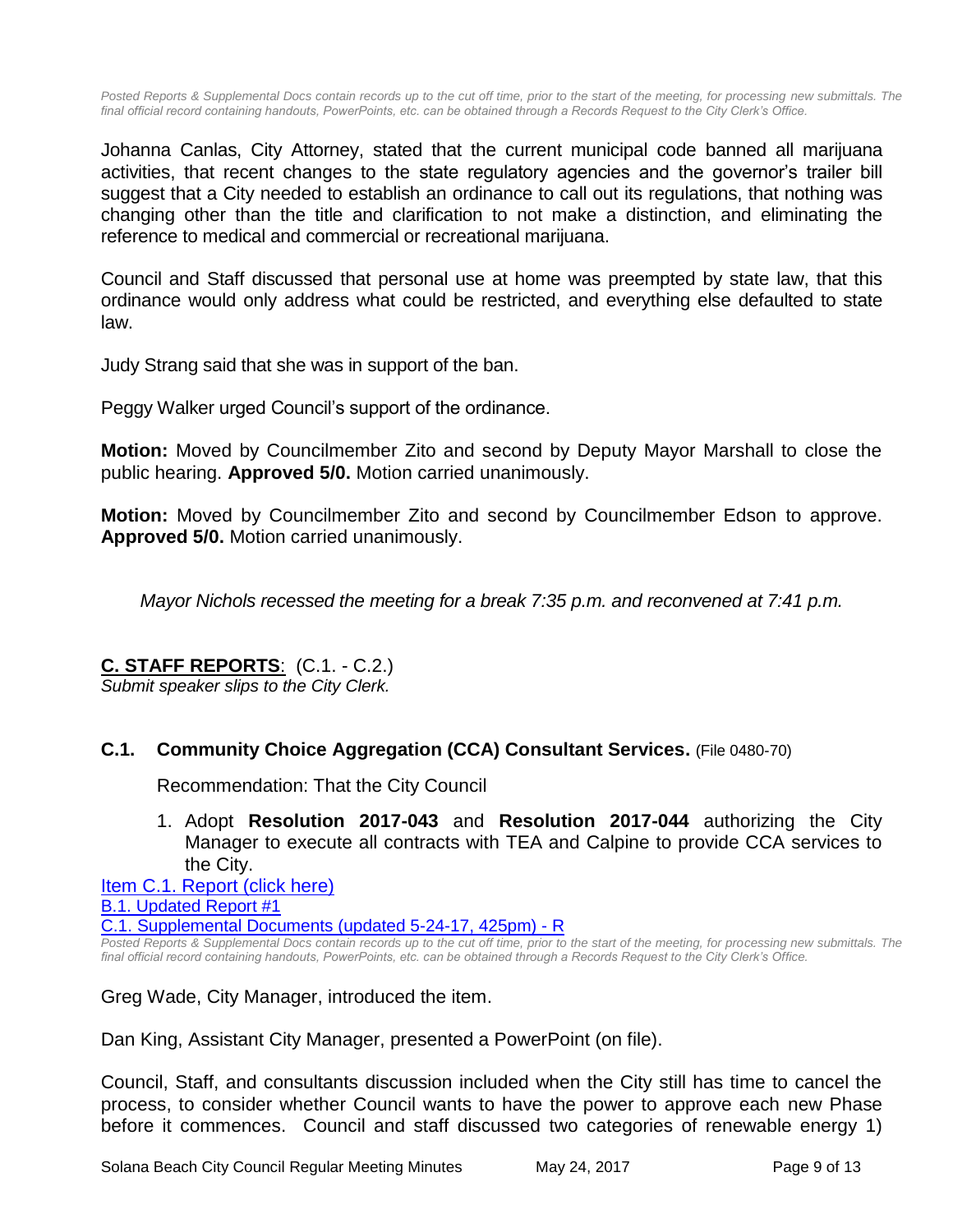imported energy from elsewhere and 2) RECs (Renewable Energy Credits) and their measurable impact on Solana Beach and its ability to track megawatt hours or energy, RECs, and that the program would be flexible to allow other cities to participate.

Discussion continued regarding how the CCA would meet the state mandated climate action goal, PCIA (Power Charge Indifference Adjustment) charges or exit fees, rooftop solar impacts and net energy metering charges.

#### Public Speakers

Alan Barnebey said that homeowners would find out about rates and rate structure and what the impacts of solar panels and net metering would be in about a year from now, that it would be difficult to take part in a CCA if the basic question about net metering were not addressed in the first six months, and that he wondered when he would be required to sign up and whether he would be signed up in the CCA as well as SDG&E.

Council and Staff stated that rate information would come out about six months from now during the 1<sup>st</sup> and 2<sup>nd</sup> phases of the program, that the net metering issue was a programmatic operational question, the 2<sup>nd</sup> phase would provide rate structures as they would compare to SDG&E, that the net metering would come later during the operation, that a net metering customer would continue to get the same rate that SDG&E provided but that in time the CCA could improve on that rate, that after phase 1 and the Council decides to launch each customer will be given four separate notices with the option to opt out, that a CCA customer would have a 60-day grace period to opt out, and that customers would know more information before they had to make a decision.

Frank Stribling said that he was in favor of a CCA since he did not use much electricity any longer, and that his investigation showed that it no longer made sense to get solar panels because the CCA would allow him to get clean renewable energy without installing solar roofs.

Jim Wang said he hoped it would be easier for neighboring cities to follow the lead.

Ty Tosdal said that he had seen CCA programs up close and had a lot of confidence in them because of competitive lower utility costs, and that a letter from Sempra said not enough dialogue had been exchanged and they would like an expensive research agenda which was not practical for a local government.

Bob Wilcox said that he researched fusion energy, he supported a CCA and thought it was an important step in reducing the City's carbon emissions, and that he encouraged the City to move forward with a CCA.

Patti Larchet said she just put a solar roof up and her data showed that she saved 3 tons of CO2 emissions just by her house since December, that 95% of her energy came from her roof, and encouraged community choice with an option to choose energy.

Nicole Capretz said that community choice would be a win for everyone, that it would be first time in in 134 years to have an option of an electricity provider, that it was designed by the state as a program public private partnership so all stakeholders benefit, that SDG&E would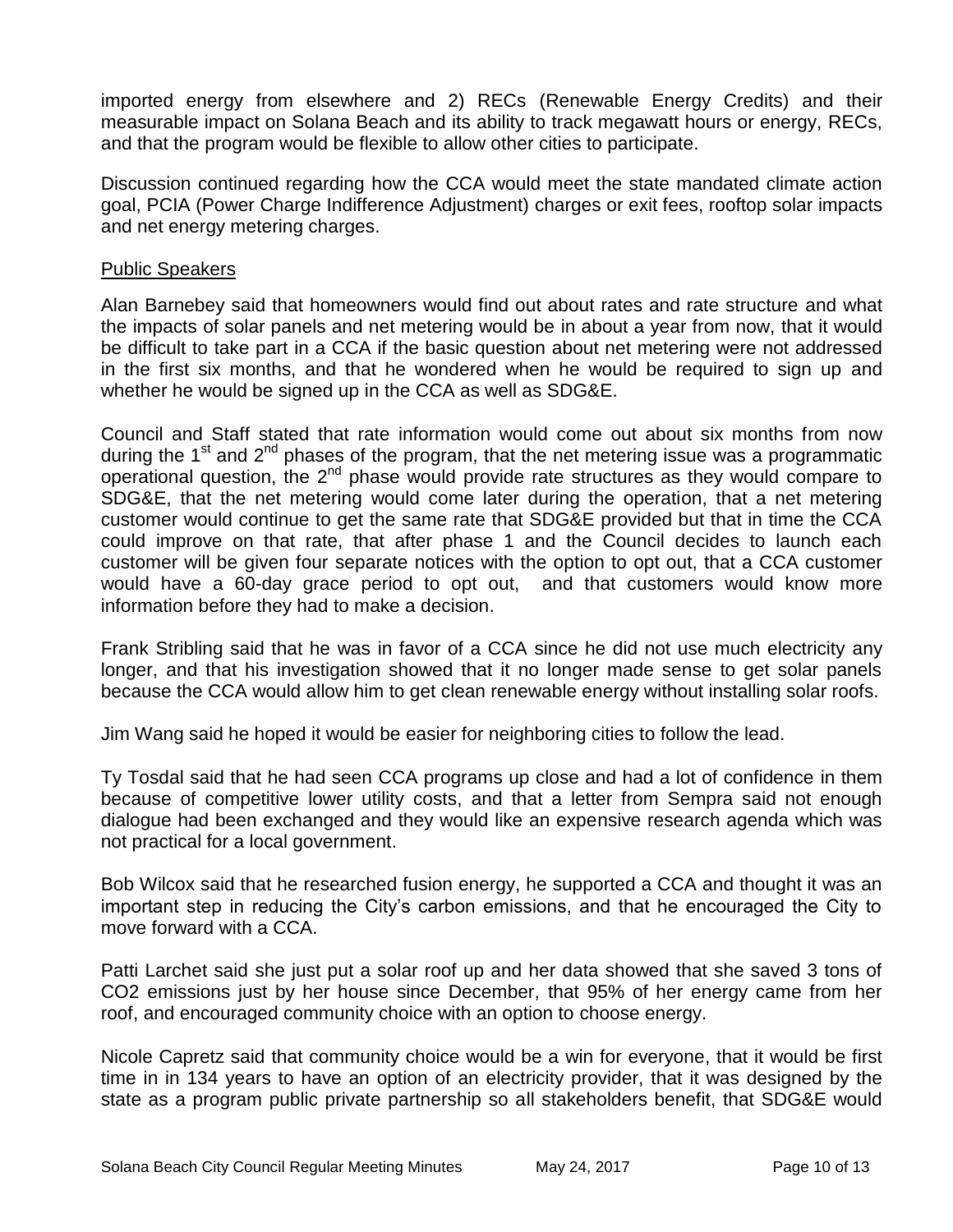continue to get benefits of the revenue they would generate by delivering the power, that it was a win for all levels, and that she was in support.

Donald Moser said he was a former City Councilmember of Del Mar, and was currently their climate action plan facilitator, that Del Mar adopted a climate action plan about a year ago and one big goal was 100% clean energy by 2035 but could not get there without a CCA, that he urged Council to move forward, and that maybe Del Mar would join if it was successful.

Dave Clemons (time donated by Cindi Clemons) stated that he supported a CCA, that the City should move towards clean and renewable energy and a CCA allowed these options, and that it would help California reach its greenhouse gas emission reduction goal

Peter Zahn (time donated by Sandy Mills) stated that this would be the first CCA in the area. He said that Mary Yang, Chair of the Climate Action Commission, was not able to make it and had a few comments that he would share which included that a CCA was a proven mechanism for reducing cost and increasing renewables in the areas they serve, it was innovative and effective and proven, it would offer different levels of 100% renewable energy, that SDG&E was essentially a fossil fuel company that favored fossil fuel so they would never provide a 100% renewables, that CCA's could undercut the utilities because it was a nonprofit with lower overhead and not bound by expensive energy contracts, that SDG&E's assumptions in their recent letter would need to be reviewed carefully, and urged Council to approve the resolutions to move forward to a CCA.

Daniel Beeman said that he noticed increased rates in his SDG&E bill, that it was something that did not give one a choice and was a dual monopoly, that even solar customers were forced to go on the grid, and there would still be options to make changes as necessary.

Beverly Martinez said that she wanted choice and more access to renewable energy, that CCA was a proven model, 63 cities and 9 counties in California had adopted it and were showing the benefits, and that she highly encouraged Council to continue in this step forward.

Lane Sharman (time donated by Michael Hetz) said that ways could be found to cooperate with SDG&E and develop a partnership of innovation devoted to unbundling energy, and that this was a step in the right direction, and urged everyone to vote yes.

Tracy Richmond said he strongly favored a CCA and urged Council to provide Solana Beach with an energy alternative that helped fight climate change as well as provide other benefits.

Kelly Harless said that it was many years of discussion, that she wanted more info and understood that it would be provided as it moved forward, and that she would see an opportunity as an individual to make a choice.

Shawna McGarry said that she echoed everything she had heard and that as a mother and a member of the Climate Action Commission that she fully supported a CCA.

Council and Staff discussion included that community outreach and communication was part of Phase 1, that there would be an opportunity to opt-out before and after the program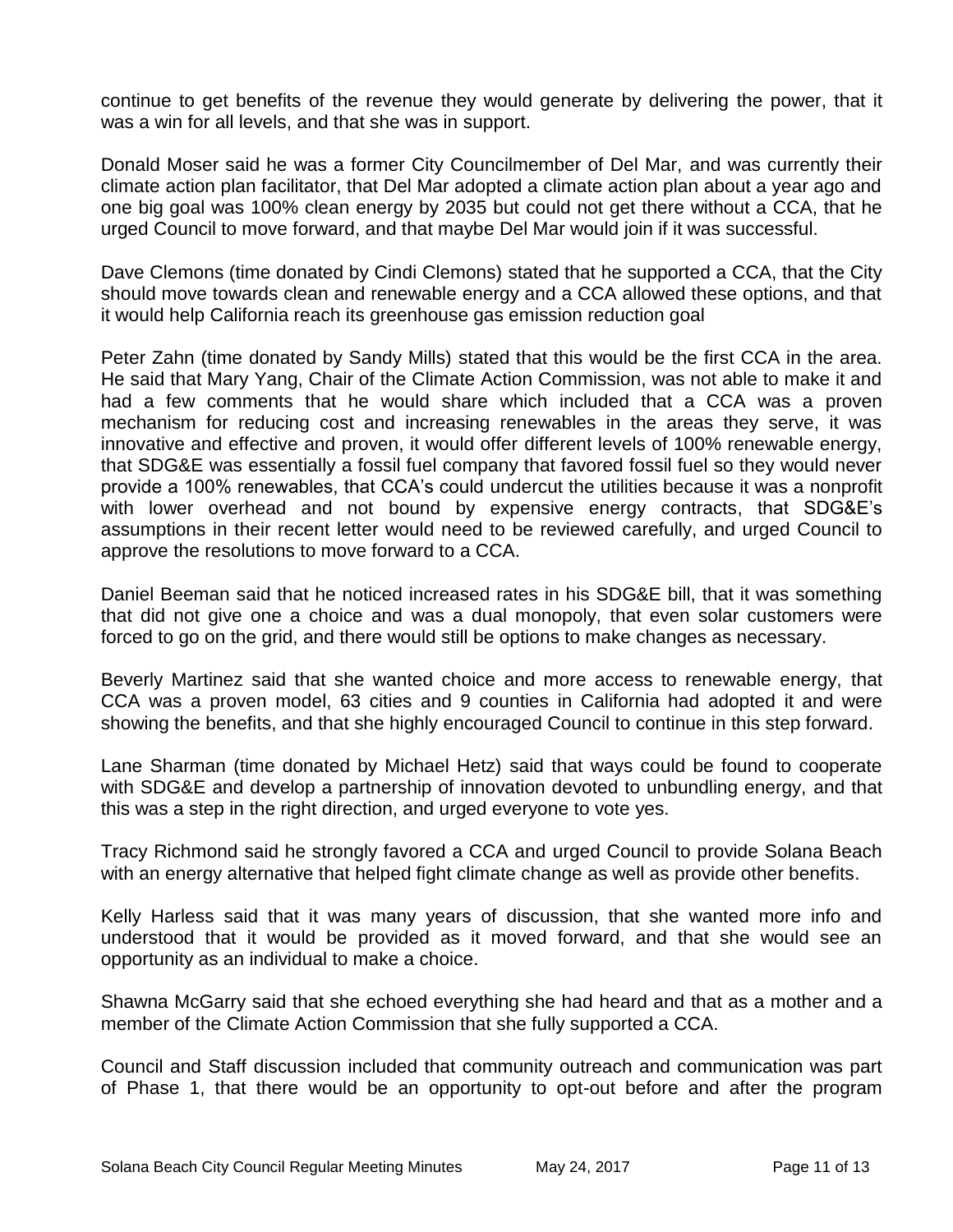launched, and that rates would be known before the first notice going out to opt-out which would be about two months prior to the launch date.

**Motion:** Moved by Councilmember Hegenauer and second by Councilmember Zito to approve. **Approved 4/1** (Noes: Marshall). Motion carried.

#### **C.2. Repayment of Funds Borrowed from the San Elijo Joint Powers Authority for the Water Reclamation Facility, Approving Sale of Bonds and Official Statement, and Authorizing Official Actions.** (File 0150-80)

Recommendation: That the City Council

1. Approve **Resolution 2017-088** authorizing the Execution and Delivery of the Series 2017 Loan Agreement Providing for the Repayment of Funds Borrowed from the San Elijo Joint Powers Authority for the Water Reclamation Facility, Approving Sale of Bonds and Official Statement, and Authorizing Official Actions

[Item C.2. Report \(click here\)](https://solanabeach.govoffice3.com/vertical/Sites/%7B840804C2-F869-4904-9AE3-720581350CE7%7D/uploads/Item_C.2._Report_(click_here)_5-24-17.PDF) [C.2. Updated Report #1](https://solanabeach.govoffice3.com/vertical/Sites/%7B840804C2-F869-4904-9AE3-720581350CE7%7D/uploads/C.2._Updated_Report_1_05-24-17.pdf)

*Posted Reports & Supplemental Docs contain records up to the cut off time, prior to the start of the meeting, for processing new submittals. The final official record containing handouts, PowerPoints, etc. can be obtained through a Records Request to the City Clerk's Office.*

Greg Wade, City Manager, introduced the item.

Mike Thorton, General Manager, presented a PowerPoint (on file).

**Motion:** Moved by Councilmember Zito and second by Deputy Mayor Marshall to approve. **Approved 5/0.** Motion carried unanimously.

#### **COMPENSATION & REIMBURSEMENT DISCLOSURE:** None

GC: Article 2.3. Compensation: 53232.3. (a) Reimbursable expenses shall include, but not be limited to, meals, lodging, and travel. 53232.3 (d) Members of a legislative body shall provide brief reports on meetings attended at the expense of the local agency at the next regular meeting of the legislative body.